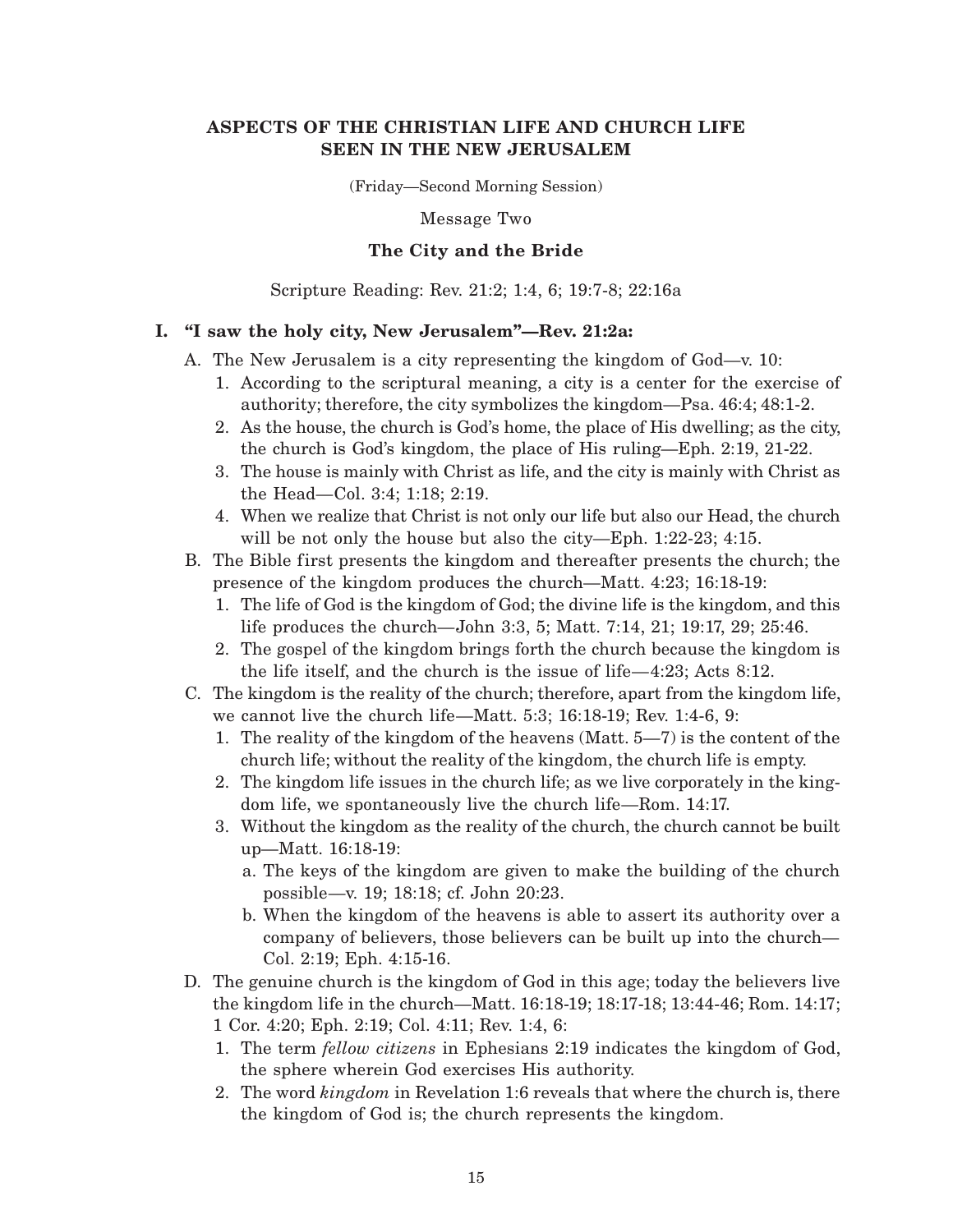- 3. Although the church today is God's kingdom, we are in the kingdom in reality only when we live, walk, and have our being in the spirit, not in our natural man—Rom. 8:4; Gal. 5:16, 25.
- 4. We need to live a kingdom life in the church, growing and developing in the divine life until we reach maturity—2 Cor. 13:14; 2 Pet. 1:5-11.
- 5. The church today must be a miniature of the holy city, the New Jerusalem, a center where God may exercise His authority—Rev. 1:11; 21:2, 10; 22:16a.

# **II. "I saw the holy city, New Jerusalem…prepared as a bride"—21:2:**

- A. The Lord's recovery is for the preparation of the bride of Christ—19:7-9.
- B. The bride must be mature in the divine life—vv. 7-9; Eph. 4:13-15:
	- 1. The readiness of the corporate bride depends on the maturity in life of the overcomers—Rev. 19:7; Heb. 6:1; Phil. 3:12-15; Eph. 4:13.
	- 2. We need to continue to grow until we are matured in the divine life to become a full-grown man, arriving at the measure of the stature of the fullness of Christ—v. 13.
	- 3. A mature believer knows and cares for the Body of Christ, being Bodyconscious and Body-centered—1 Cor. 12:16, 18-19, 21, 24.
- C. The bride is a corporate person; for this, building is necessary—Matt. 16:18; Eph. 2:21-22; 4:15-16; 5:23, 27:
	- 1. The central and divine thought of the Scriptures is that God is seeking a building as the mingling of Himself with humanity—Gen. 2:22-23; Rev. 21:2, 9-11.
	- 2. The goal of the Lord's recovery is to recover Christ as life and everything to us so that we may be built up—Eph. 3:8; 4:16.
	- 3. To be built up with fellow believers is the Lord's supreme and highest requirement of His faithful seekers—vv. 15-16.
	- 4. Being built up with the fellow partakers of the divine life is the highest virtue of one who pursues Christ in God's eternal economy—1 Tim. 1:4.
- D. Revelation 19:7-8 unveils the righteousness of the bride—Matt. 5:20; 22:11-13:
	- 1. As our objective righteousness, Christ is the One in whom we are justified by God—Rom. 3:24, 28; 5:1, 9; 4:25; 5:16, 18.
	- 2. As our subjective righteousness, Christ is the One dwelling in us to live for us a life that can be justified by God and that is always acceptable to God— Matt. 5:6, 20.
	- 3. The righteousness in Philippians 3:9 signifies a daily living that is right with God and man; this righteousness is of God and actually is God Himself.
	- 4. The living that is right with both God and man must be God as our expression in our daily living—2 Cor. 3:9; Eph. 4:24; Col. 3:10.
	- 5. Christ lived out of the saints as their subjective righteousness becomes their wedding garment—Rev. 19:8; Phil. 3:9; Matt. 5:20; 22:11-13.
- E. As the bride, the church needs beauty; the beauty in Ephesians 5:27 is for the presentation of the bride—cf. S. S. 4:7; 6:4a, 10a; 7:6:
	- 1. Ephesians 5:27 reveals the beauty of the bride, saying that Christ will "present the church to Himself glorious, not having spot or wrinkle or any such things, but that she would be holy and without blemish."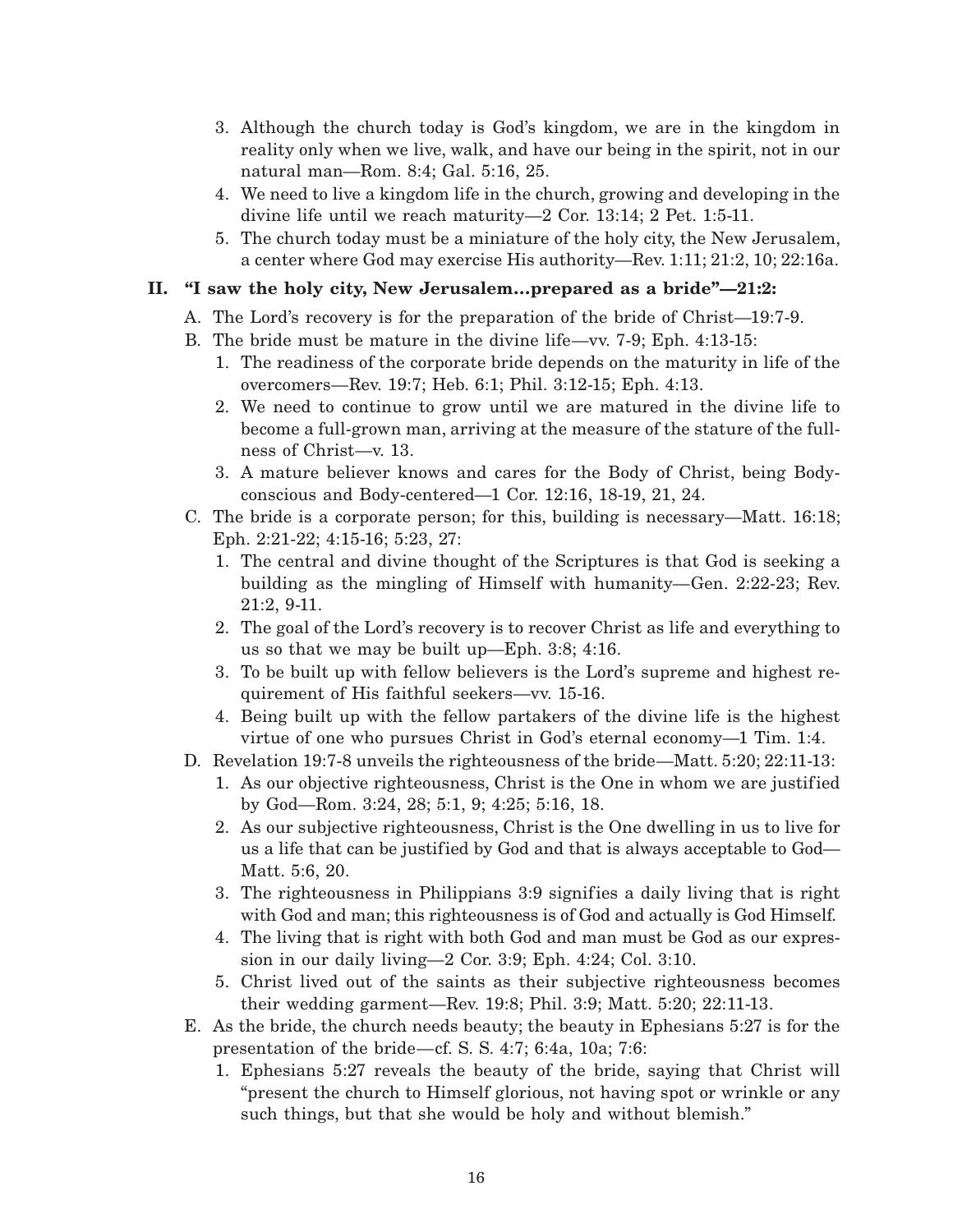2. The beauty of the bride comes from the Christ who is wrought into the church and who is then expressed through the church; our only beauty is the shining out of Christ from within us—3:17a; S. S. 4:7.

### **Excerpts from the Ministry:**

### **THE KINGDOM OF GOD**

Ephesians 2:19 says, "You are no longer strangers and sojourners, but you are fellow citizens of the saints and members of the household of God." The term "fellow citizens" indicates the kingdom of God. All the believers, both Jewish and Gentile, are citizens of God's kingdom, which is a sphere wherein God exercises His authority. As long as anyone is a believer, he is a citizen of the kingdom of God. This citizenship involves rights and responsibilities, two things that always go together. We enjoy the rights of the kingdom, and we bear the responsibilities of the kingdom.

In 2:19 Paul covers two aspects of the church: the kingdom, indicated by the term "fellow citizens," and the family of God, indicated by the phrase "the household of God." God's house is a matter of life and enjoyment; all believers were born of God into His household to enjoy His riches. God's kingdom is a matter of rights and responsibilities; all believers who were born into the house of God have the civil rights of and their responsibility in the kingdom of God. Therefore, in 2:19 two profound matters are covered: the kingdom of God with its rights and responsibilities and the house of God with its enjoyment of the Father's life and riches.

Ephesians 2:19 affords us the basis for saying that the church today is God's kingdom. The citizens mentioned here are related to a kingdom, a nation, not to a family. A family is composed of members, not of citizens. On the one hand, we are members of God's household; on the other hand, we are citizens of God's nation, of God's kingdom.

Although the church today is God's kingdom, we are in the kingdom in reality only when we live and walk in spirit. Whenever we behave according to the old man or live in the flesh or the self, we, in a practical way, are out of God's kingdom. This means that when we are in the flesh, we are in the old realm of the fallen human nature, which has been fully usurped by Satan to form his kingdom. Therefore, a genuine Christian, if he lives in the flesh instead of in the spirit, may live in a practical way not in the kingdom of God but in the kingdom of Satan. Only when we live, walk, behave, and have our being altogether in our spirit, not in our natural man, are we in the kingdom of God and, in reality, are the kingdom of God.

The kingdom of God, like the house of God, is a corporate person. The church as the house of God is a corporate person because this house is the family of God, the household of God. The kingdom is likewise a corporate person because it is also a corporate entity. Whether we are living in the church as the house of God or as the kingdom of God depends on whether we are living as members or as citizens. To live as members of the house of God is a matter of enjoyment, but to live in the kingdom of God is a matter of bearing responsibility and of being regulated. We are members of our Father's household, and we are citizens of our God's kingdom.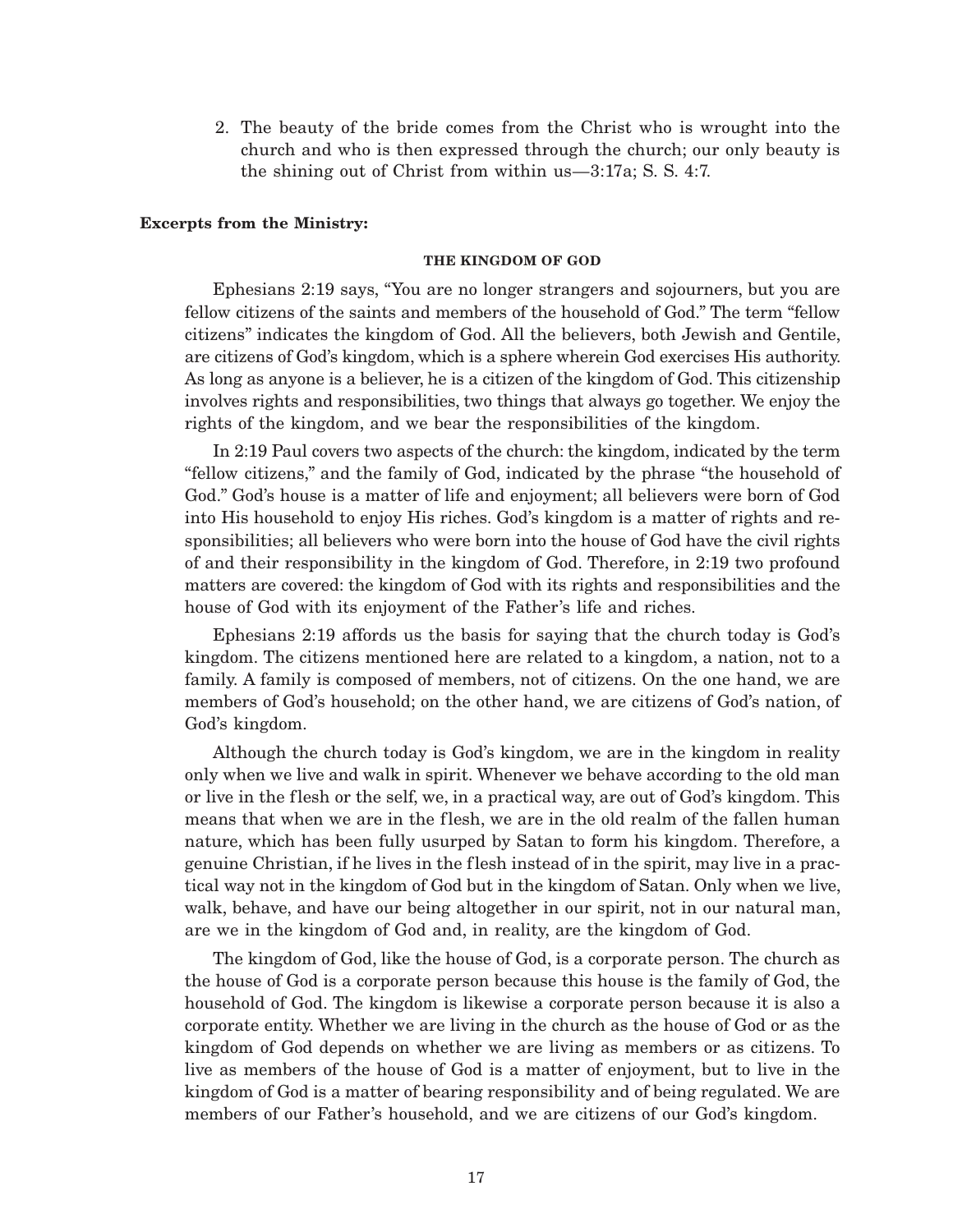#### **Being the Reality of the Church**

The kingdom of God is the reality of the church. According to the New Testament, the church is intimately related to the kingdom. In Matthew 16:18 the Lord Jesus declared, "On this rock I will build My church," and in verse 19 He went on to speak of the kingdom of the heavens. The words "the kingdom of the heavens" in verse 19 are interchangeably used for the word "church" in verse 18. This is a strong proof that the genuine church is the kingdom of the heavens in this age.

Without the kingdom as the reality of the church, the church cannot be built up. For the building up of the church, we need the kingdom as the reality of the church. Although the kingdom is the reality of the church, we cannot say that the church is the reality of the kingdom. We can say only that the kingdom is the reality of the church.

## **Being the Living of the Church**

The kingdom of God is the living of the church. A verse that strongly proves this is Romans 14:17. "The kingdom of God is not eating and drinking, but righteousness and peace and joy in the Holy Spirit." According to some Bible teachers, the kingdom has not yet come. They claim that now is the dispensation of the church, and the next dispensation will be that of the kingdom. But in 14:17 Paul does not say that the kingdom of God *shall be;* he uses the present tense and says that the kingdom of God *is.* According to the context of Romans 14, which speaks of receiving the believers, the kingdom is today's church life. The reality of the church life is the kingdom. Romans 12 speaks of the Body life, and Romans 14, of the kingdom life. This indicates that, in Romans, the kingdom life is the reality of the Body life.

In a sense, it is correct to say that the present age is the church age and that the coming age will be the kingdom age. However, in another sense, the kingdom of God is here today, for the kingdom is the reality of the church and the living of the church. Hence, the church is the kingdom. Since the church is the kingdom today, it is not correct to say that the kingdom has been suspended altogether until the coming age. Romans 14:17 proves definitely that the kingdom is the living of the church today.

Furthermore, in Acts, which is concerned with the church, there is frequent mention of the kingdom (8:12; 14:22; 19:8; 20:25; 28:23, 31). In Acts the believers preached the kingdom of God as the gospel (8:12). The gospel is even called the gospel of the kingdom. Therefore, it is not correct to say that the kingdom is altogether separate from today's church life.

According to the revelation in the New Testament, the proper church life is the kingdom life. If we live under the rule of the living God within us, that is, under the rule of the kingdom of the heavens, we shall have the kind of life recorded in chapters five, six, and seven of Matthew. We shall also have a life of the kingdom practiced in the church life. Hence, we should not separate the kingdom of God from the church.

In Romans 14:17 we see that the kingdom of God as the living of the church is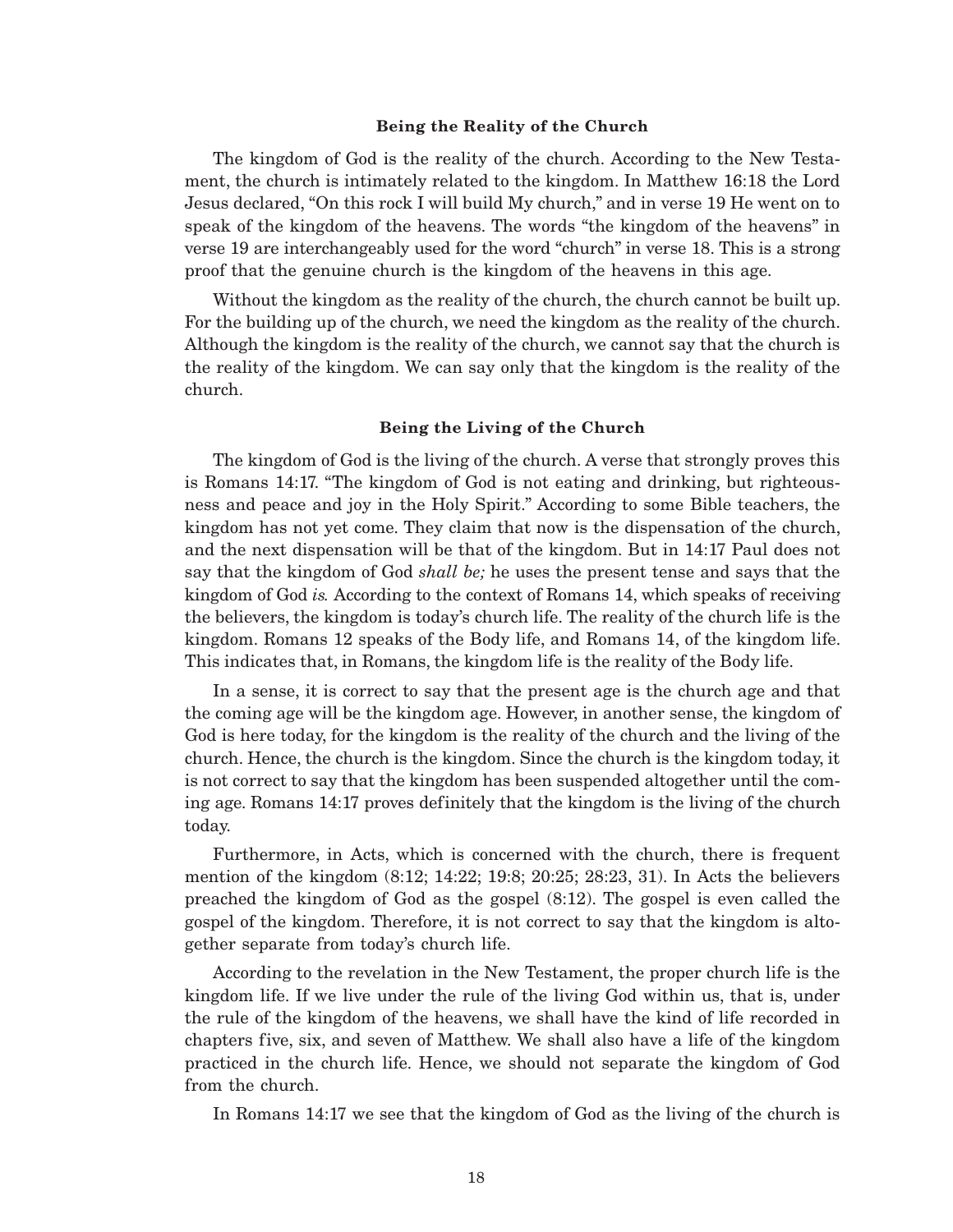righteousness, peace, and joy in the Holy Spirit. When the authority of God's kingdom operates in us, righteousness, peace, and joy will characterize our daily life.

Righteousness, peace, and joy are actually the expression of Christ. When Christ is expressed, He is our righteousness toward ourselves, our peace toward others, and our joy with God.

As the believers live the kingdom life in the church, they will live righteously toward themselves. This means that we must be strict with ourselves and make no excuses for ourselves.

To live the kingdom life in the church also means that we live peacefully toward others. Our relationships with others must be characterized by peace. Toward others we must endeavor to pursue peace, continually seeking to be at peace with them. This peace is Christ Himself lived out from our being.

Living the kingdom life in the church also requires that we live joyfully to God in the Holy Spirit. The Holy Spirit is a Spirit of joy. If we are not joyful, this indicates that we are not in the Holy Spirit. If we are truly living the kingdom life, we shall be joyful with God, praising Him. Whenever we live righteously toward ourselves and peacefully toward others, we shall live joyfully to God in the Holy Spirit. Such a living is the kingdom of God as the living of the church.

## **Those Developing and Growing in the Life of God in the Church Life Shall Be Richly and Bountifully Supplied with the Entrance into the Kingdom of God**

In 2 Peter 1:3-11 we see that those believers who develop and grow in the life of God in the church life shall be richly and bountifully supplied with the entrance into the kingdom of God. After we have entered into the kingdom of God through regeneration, we need to go on to have a rich entrance into the eternal kingdom of our Lord and Savior Jesus Christ. On the one hand, we have entered the kingdom; on the other hand, we still need a rich entrance. The initial entry into the kingdom is regeneration, but the rich entrance is through the full growth and development of the divine life revealed in 2 Peter 1:5-11.

Verse 11 says, "For so shall be richly and bountifully supplied to you the entrance into the eternal kingdom of our Lord and Savior Jesus Christ." The bountiful supply we enjoy in the development of the divine life and nature (vv. 3-7) will bountifully supply us a rich entrance into the eternal kingdom of our Lord, which will be a reward to His faithful believers, who pursue the growth in His life unto maturity and the development of the virtues of His nature, so that they participate, in the millennium, in His kingship in God's glory (2 Tim. 2:12; Rev. 20:4, 6).

In 2 Peter 1:5-7 we have the development of the divine life with the divine nature from stage to stage. Verse 5 says, "Adding all diligence, supply bountifully in your faith virtue, and in virtue knowledge." The word "supply" in verse 5 actually means develop. Hence, to supply virtue in faith is to develop virtue in the exercise of faith, in the exercise of the like precious faith allotted to us by  $God (v. 1)$  as the common portion of the New Testament blessing for the initiation of the Christian life.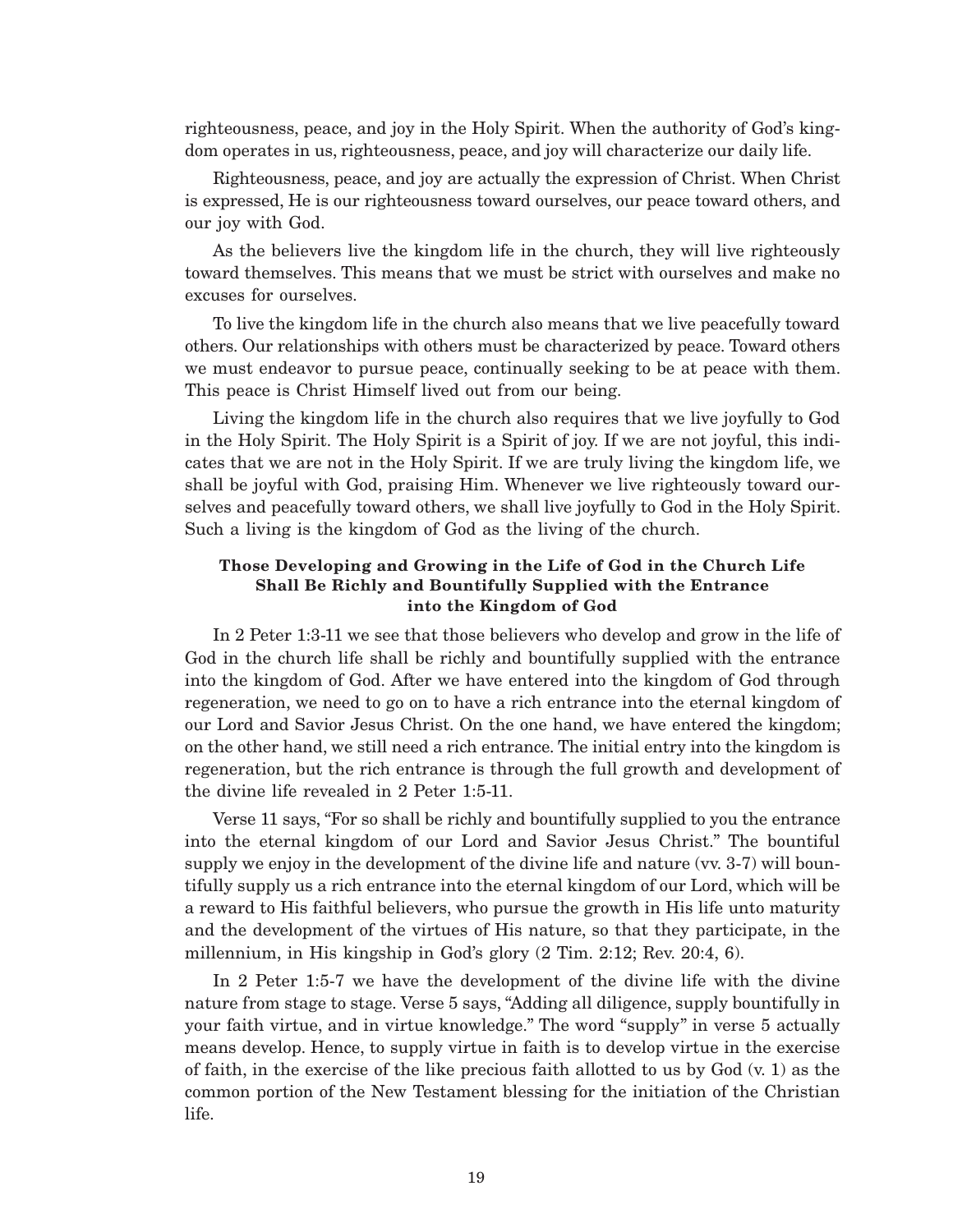The virtue in verse 5 refers to that mentioned in verse 3, where Peter speaks of the One who has "called us to His own glory and virtue." Furthermore, this virtue is related to the divine nature (v. 4), which denotes the riches of what God is. The virtue in verses 3 and 5 is, therefore, the issue of the experience of the divine nature in verse 4. When we partake of the divine nature, the different aspects of the riches of what God is, these riches become our virtues.

In verse 5 Peter also tells us to supply "in virtue knowledge." Virtue, the vigorous action, needs the bountiful supply of the knowledge of God and of Jesus our Lord (vv. 2, 3, 8) regarding the all things related to the divine life and godliness and the partaking of the divine nature for our enjoyment in the development described in verses 5 through 7. This knowledge is actually the knowledge of all things related to life and godliness. We must have this knowledge developed in our virtue.

In verse 6 Peter continues, "And in knowledge self-control, and in self-control endurance, and in endurance godliness." Self-control is the exercise of control and restraint over the self in its passions, desires, and habits. Whereas self-control is related to the self, endurance is related to others and to our circumstances. As to ourselves, we must have self-control, and as to our circumstances, no matter what they may be, we need endurance. Then in our endurance we need to develop godliness, a living that is like God and expresses God. As we exercise control over the self and bear with others and with circumstances, godliness needs to be developed in our spiritual life so that we can be like God and express Him.

In verse 7 Peter concludes, "And in godliness brotherly love, and in brotherly love love." The Greek word translated "brotherly love" is *philadelphia,* composed of *phileo,* to have affection for, and *adelphos,* a brother; hence, brotherly affection, a love of delight and pleasure. The Greek word for love in verse 7 is *agape,* the word used in the New Testament for the divine love, which God is in His nature (1 John 4:8, 16). It is nobler than *phileo,* and it adorns all the qualities of the Christian life (1 Cor. 13; Rom. 13:8-10; Gal. 5:13-14). It is stronger in ability and greater in capacity than human love (Matt. 5:44, 46), yet a believer who lives by the divine life and partakes of the divine nature can be saturated with it and express it in full. Such a love needs to be developed in brotherly love, to govern it and flow in it for the expression of God, who is this love.

Faith may be considered the seed of life, and love, the fruit in its full development. This development includes virtue, knowledge, self-control, endurance, and godliness. Eventually, we have the full development and maturity from the seed of faith, through the roots of virtue and knowledge, the trunk of self-control, and the branches of endurance and godliness, to the blossom and fruit of brotherly love and love. Second Peter 1:11 indicates that, as a result of the growth and development of the divine life unto maturity, the entrance into the eternal kingdom of our Lord and Savior Jesus Christ will be richly and bountifully supplied to us.

According to Peter's word in 1:5-11, to grow to maturity is to develop what we have already received. We have been allotted the like precious faith, which is an all-inclusive seed. All the divine riches are in this seed, but we must be diligent to develop them into virtue. Then we need to develop in our virtue, knowledge; in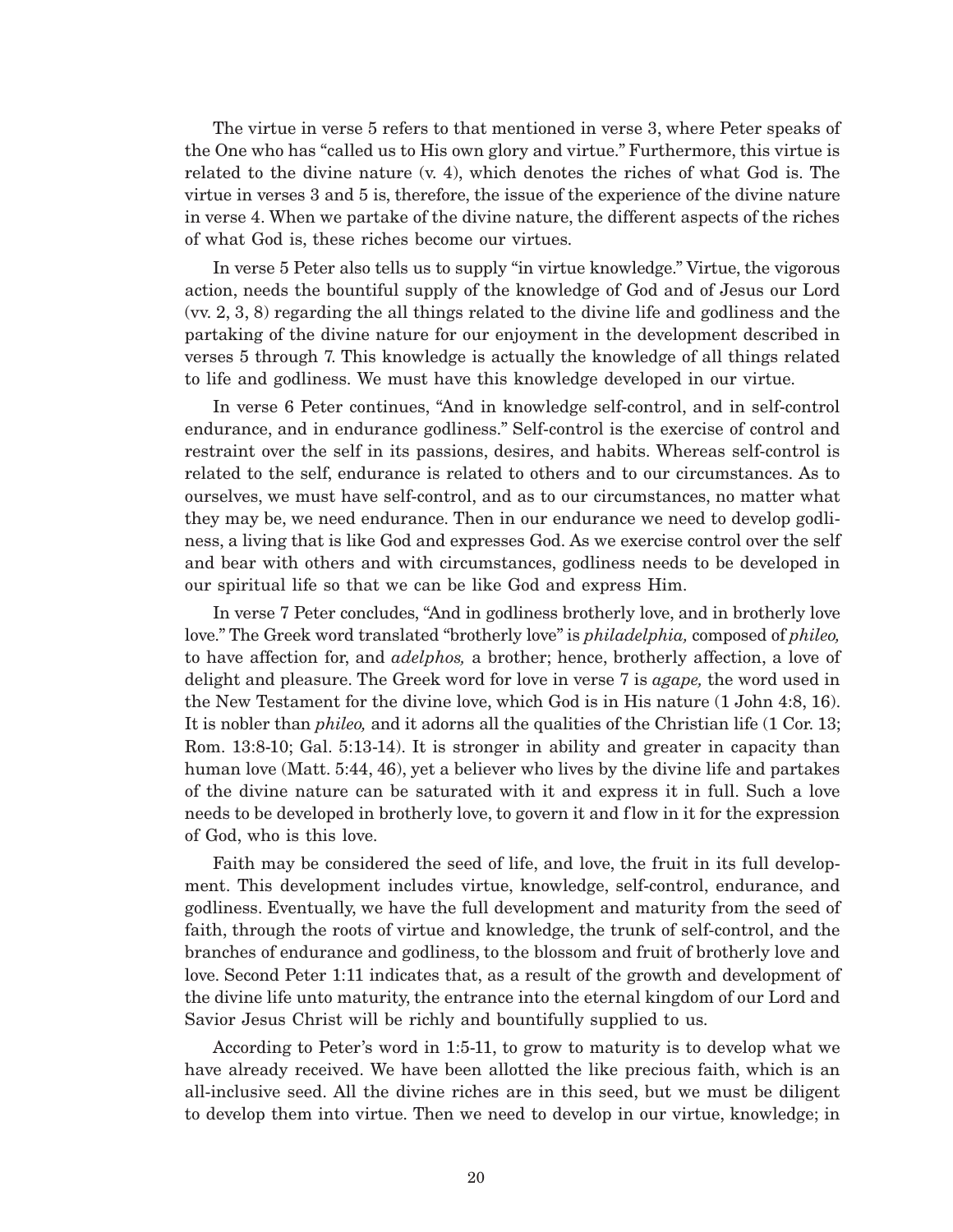knowledge, self-control; in self-control, endurance; in endurance, godliness; in godliness, brotherly love; and in brotherly love, love. Through such a growth and development we eventually shall reach maturity and shall have a rich entrance into the eternal kingdom of our Lord and Savior Jesus Christ.

The fact that those who develop and grow in the life of God in the church life will have a rich entrance into the coming kingdom implies that certain believers will not have a share in the coming kingdom, because they have not been living in the proper church life and have not had the adequate growth in the divine life. For this reason, at the time of the manifestation of the kingdom, they will have no participation in the kingdom. But those who grow and develop in the divine life to the full extent will be supplied with a rich and bountiful entry into the coming kingdom.

We have seen three aspects of the status of the church: first, the church as an assembly separated from the world; second, the church as the house of God composed of those who have been born of God; and third, the church as the kingdom of God, which is the reality and living of the church today. We all need to grow in the divine life in the church life so that in the coming age we may have a rich entrance into the kingdom of God. (*The Conclusion of the New Testament,* pp. 2235-2243)

#### **THE COUNTERPART OF CHRIST**

#### **A Great Mystery with Regard to Christ and the Church**

In Colossians 2:2 Paul speaks of the mystery of God, which is Christ, and in Ephesians 3:4, of the mystery of Christ, which is the church. In Ephesians 5:32 Paul says, "This mystery is great, but I speak with regard to Christ and the church." The fact that Christ and the church are one spirit (1 Cor. 6:17), as typified by the husband and wife being one flesh, is the great mystery. It surely is a great mystery that the church as Christ's counterpart comes out of Christ, has the same life and nature as Christ, and is one with Christ.

## **The Church as the Bride, the Wife, of Christ as the Bridegroom, the Husband**

The church is the bride, the wife, of Christ, who is the Bridegroom, the Husband. The word of John the Baptist in John 3:29 indicates that Christ is the Bridegroom. "He who has the bride is the bridegroom." The bridegroom is a most pleasant person, who comes for the bride. The church should be a corporate bride prepared for Christ. To us He should be the attraction, the pleasure, and the satisfaction. As those who constitute the counterpart of Christ, we should enjoy Him as such a pleasant Bridegroom.

In 2 Corinthians 11:2 Paul speaks concerning Christ as the Husband. "I am jealous over you with a jealousy of God; for I betrothed you to one Husband, to present a pure virgin to Christ." Here we see that Christ is the believers' Husband, the unique Husband for us to love. We should belong only to Him, and we should appreciate Him and love Him. As our Husband, Christ has attracted us, and we have been presented as a pure virgin to Him. Now we should care only for Him,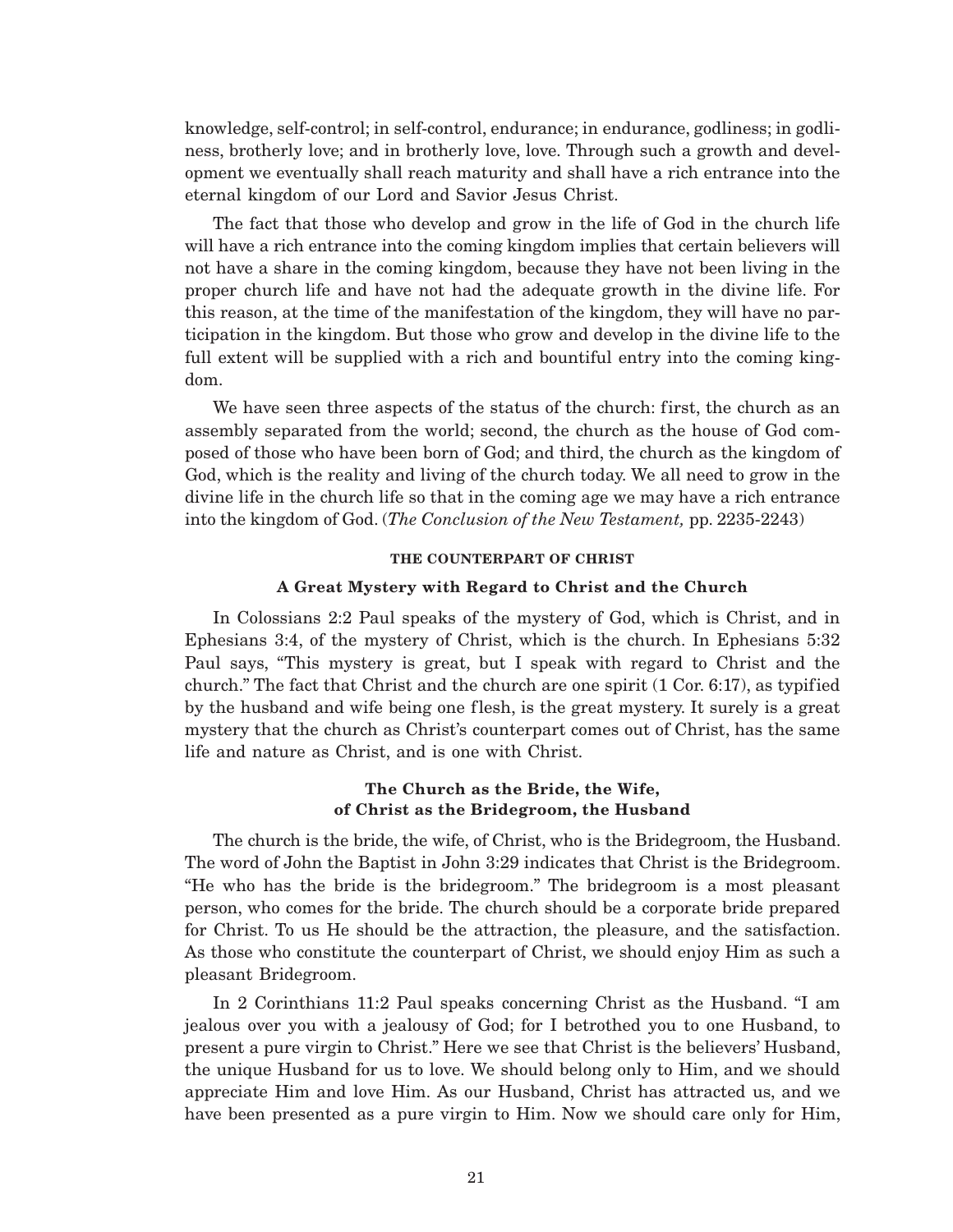allowing nothing to replace Him in our hearts. Our love for Him should be pure, and our whole being should be focused on Him.

### **To Be Married at Christ's Coming Back**

In Revelation 19:7 and 8 we see that Christ and His counterpart, His bride, will be married at His coming back. Verse 7 says, "Let us rejoice and exult, and let us give the glory to Him, for the marriage of the Lamb is come, and His wife has made herself ready." The marriage of the Lamb is the issue of the completion of God's New Testament economy. God's economy in the New Testament is to obtain for Christ a bride, the church, through His redemption and divine life. By the continual working of the Holy Spirit through all the centuries, this goal will be attained at the end of this age. Then the bride will be ready.

The words "His wife" in Revelation 19:7 refer to the church (Eph. 5:24-25, 31-32), the bride of Christ. However, according to Revelation 19:8 and 9, the wife, the bride of Christ, here consists only of the overcoming believers during the millennium, whereas the bride, the wife, in Revelation 21:2 is composed of all the saved saints after the millennium for eternity.

As the Lamb, Christ needs a wedding. The Gospel of John reveals that Christ is the Lamb who came to take away sin (1:29) and also the Bridegroom who came that He might have the bride. Christ's goal is not to remove sin; His goal is to have the bride. In the book of Revelation we see that Christ is the Lamb and the coming Bridegroom. As the Bridegroom, He must have a wedding.

We need to emphasize the marriage of Christ and His bride so that we may know that our position is that of the bride and the position of the coming Christ is that of the Bridegroom. We are on earth preparing to become the bride to meet Him, and He is on the throne in the third heaven prepared to come as the Bridegroom to meet us. Therefore, He is coming as the Bridegroom, and we are going as the bride. When we meet Him at His coming back, we shall have a wedding.

Revelation 19:7b says, "His wife has made herself ready." The readiness of the bride depends on the maturity in life of the overcomers. Furthermore, the overcomers are not separate individuals but a corporate bride. For this, building is needed. The overcomers are not only mature in life but are also built together as one bride.

Revelation 19:8 says, "It was given to her that she should be clothed in fine linen, bright and pure; for the fine linen is the righteousnesses of the saints." "Pure" refers to the nature, whereas "bright" refers to the expression. The Greek word translated "righteousnesses" may also be rendered "righteous acts." These righteousnesses do not refer to the righteousness (which is Christ) we received for our salvation (1 Cor. 1:30). The righteousness we received for our salvation is objective so that we may meet the requirement of the righteous God. The righteousnesses of the overcoming believers who compose the bride in Revelation 19:8 are subjective so that they may meet the requirements of the overcoming Christ. Hence, the fine linen indicates our overcoming life, our overcoming living. It is actually the Christ whom we live out of our being.

The fine linen with which the bride in Revelation 19 is clothed is equal to the